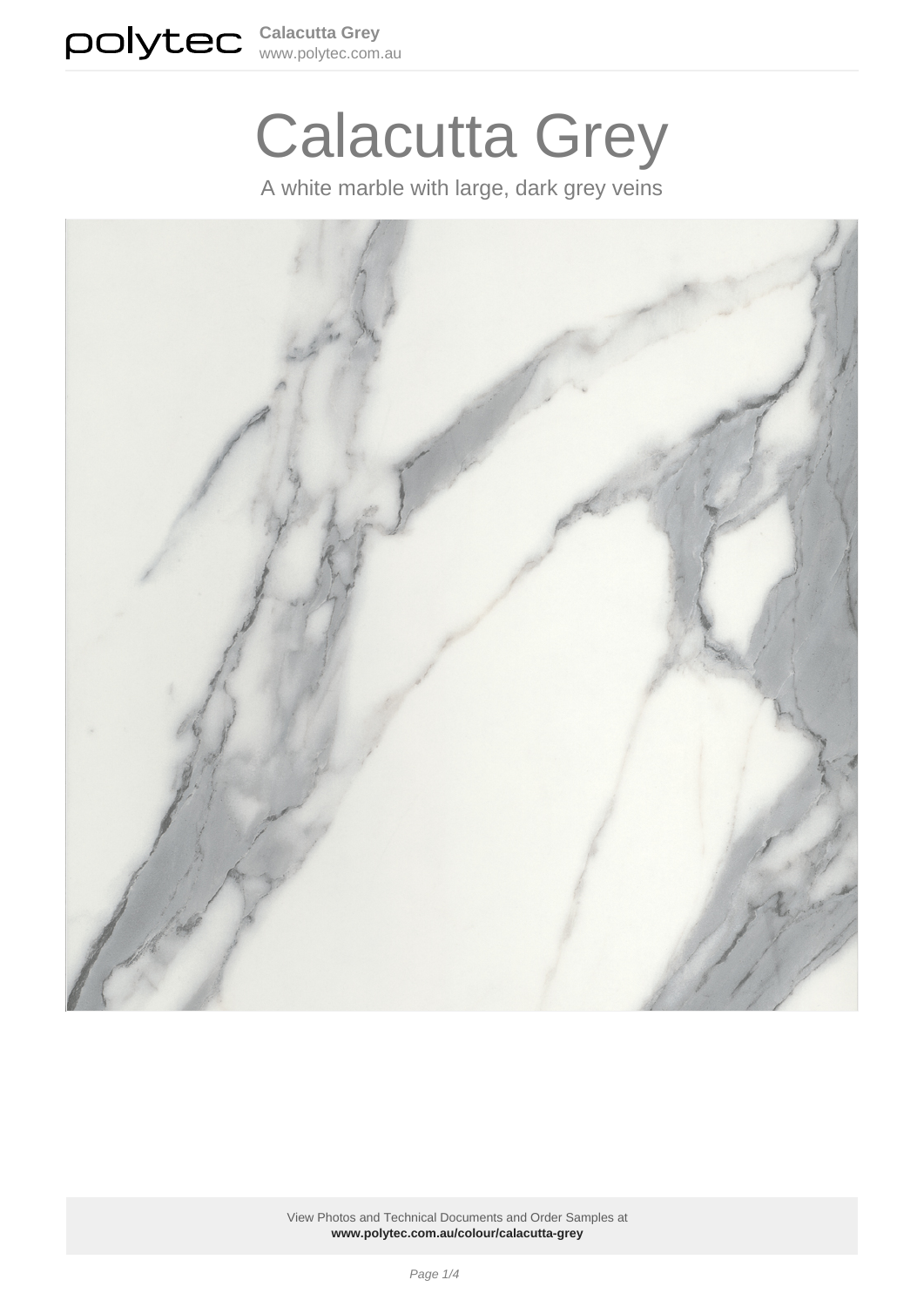# **=** Matera Finish

## **Laminate**

| 46427 | Laminate Calacutta Grey Matera 0.7mm 3650x1360 - Film<br>Finish: Matera Thickness: 0.7 Length: 3650 Width: 1360    |
|-------|--------------------------------------------------------------------------------------------------------------------|
| 46551 | Laminate Calacutta Grey Matera HL 0.7mm 3650x680 - Film<br>Finish: Matera Thickness: 0.7 Length: 3650 Width: 680   |
| 46570 | Laminate Calacutta Grey Matera HS 0.7mm 1830x1360 - Film<br>Finish: Matera Thickness: 0.7 Length: 1825 Width: 1360 |
| 47151 | Laminate Calacutta Grey Matera Q 0.7mm 1830x680 - Film<br>Finish: Matera Thickness: 0.7 Length: 1825 Width: 680    |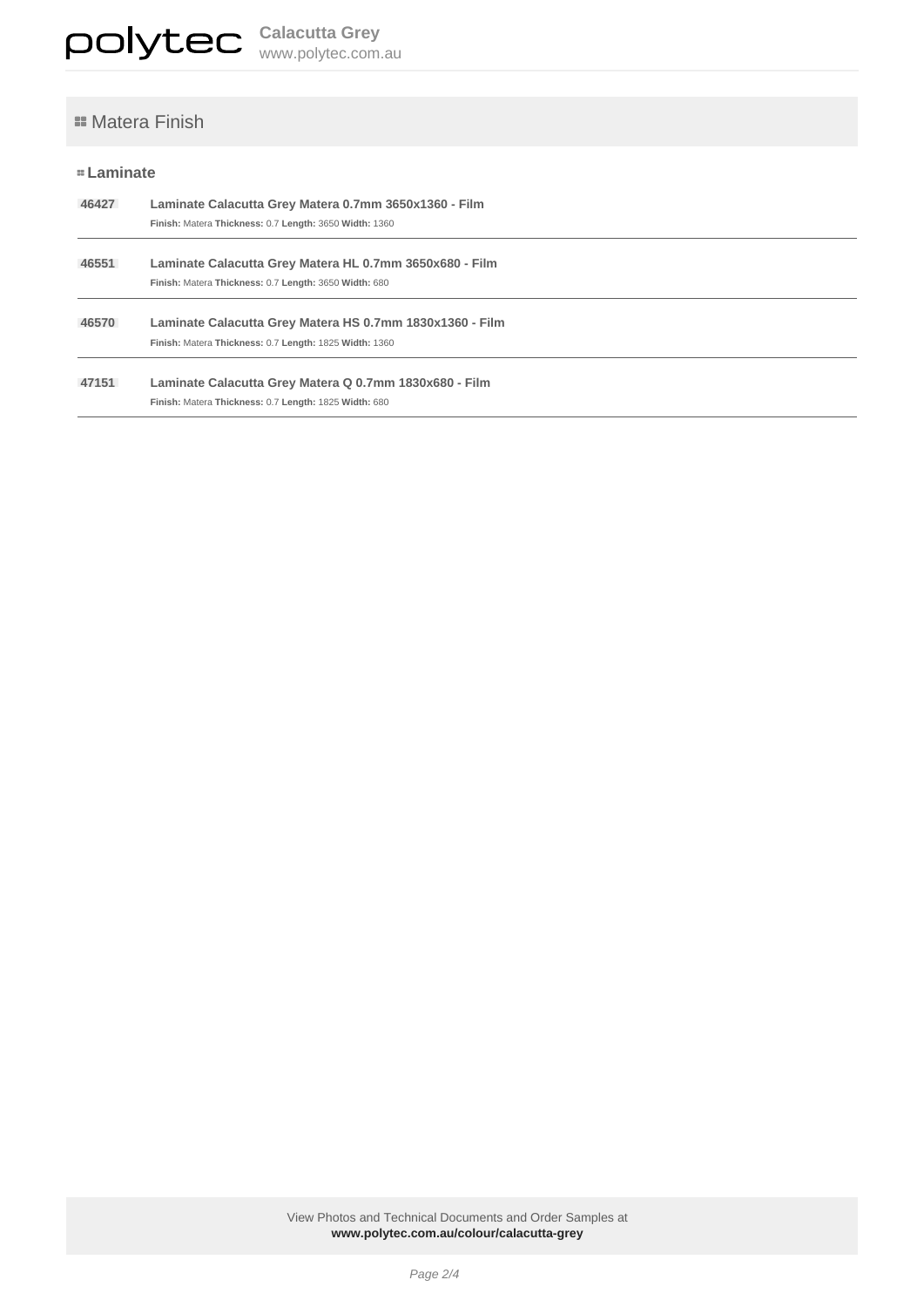# **Smooth Finish**

#### **Compact**

| 46487 | Compact Laminate Calacutta Grey Smooth BC 3660x1830 13mm<br>Finish: Smooth Substrate: PRC Thickness: 13 Length: 3660 Width: 1830<br>Pack Size: 13 |
|-------|---------------------------------------------------------------------------------------------------------------------------------------------------|
| 47994 | Compact Laminate Calacutta Grey Smooth BC 2440x1830 5mm<br>Finish: Smooth Substrate: PRC Thickness: 5 Length: 2440 Width: 1830<br>Pack Size: 20   |
| 51873 | Compact Laminate Calacutta Grey Smooth BC 2730x1830 5mm<br>Finish: Smooth Substrate: PRC Thickness: 5 Length: 2730 Width: 1830<br>Pack Size: 20   |

#### **Solid Core**

| 48008 | Xenolith Calacutta Grey Smooth Solid Core 3660x1830 15mm |
|-------|----------------------------------------------------------|
|       | Finish: Smooth Thickness: 15 Length: 3660 Width: 1830    |
|       | Pack Size: 13                                            |